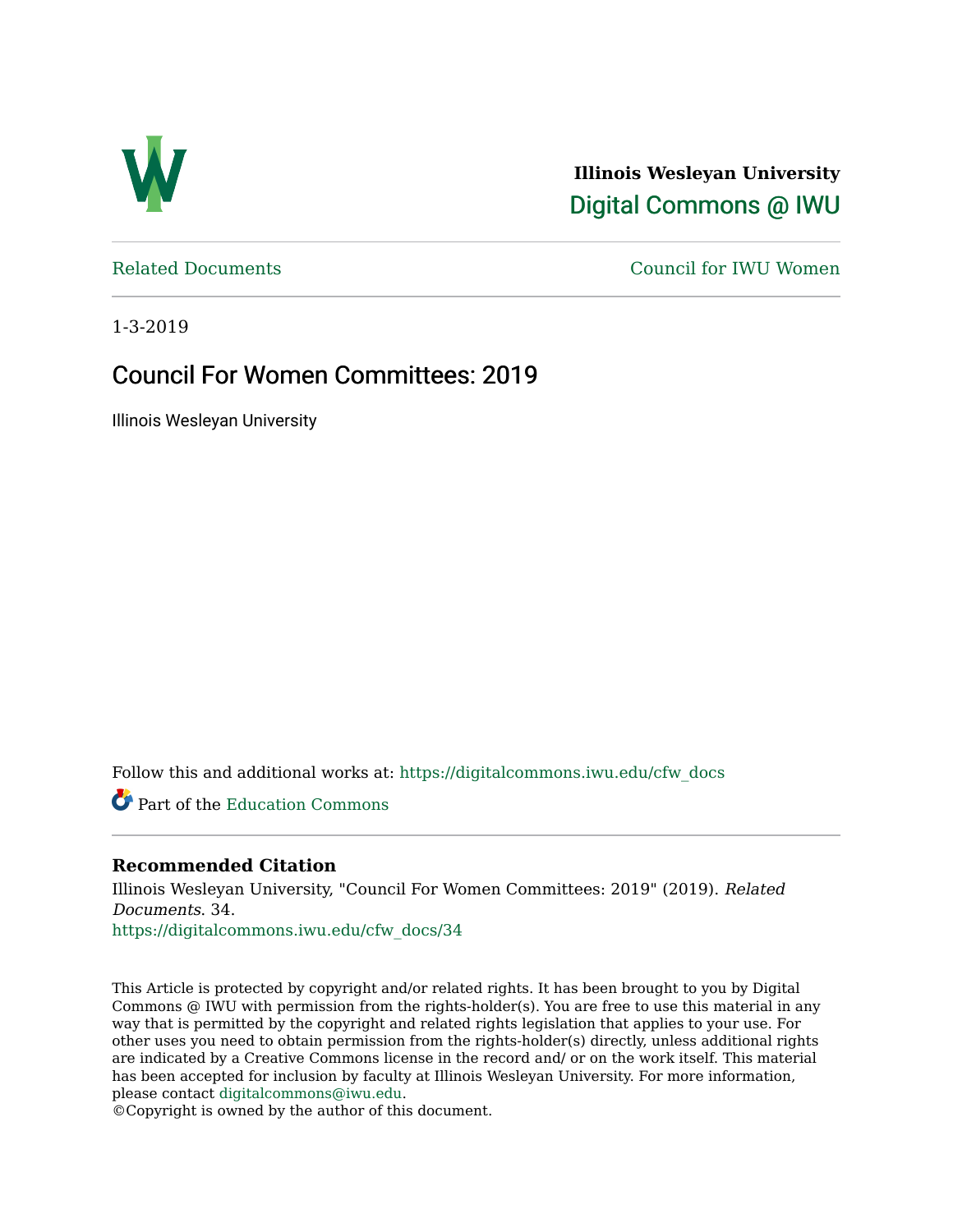## *Council For Women Committees: 2019*

All committees need a chair or lead responsible for providing regular updates to the Executive Board and Council at large. Chairs coordinate subcommittee meetings as necessary to accomplish tasks and motivating members to contribute their time, talent and resources to the council as a whole. Committees can utilize a co-chair structure to help balance the time commitment as needed. Each committee should strive to have at least 4 active members and we encourage every member to serve on one committee.

**Executive Board:** The Board is comprised of the President, President Elect, Vice President of Engagement and Vice President of Membership. This group conducts the business of the Council during intervals between meetings of the council. Actions of the Executive Board are reported to the Council during meetings, and when appropriate ratified by the Council.

**Nominating Committee:** Responsible for membership recommendation including but not limited to: selecting and communicating nomination selection deadlines, review and research of recommendations, selection of candidates for consideration for membership, communication to recommended nominees, communication to council on recommendations and acceptance status.

**Engagement**: Responsible for planning and coordination of upcoming summit including but not limited to: working with university staff to reserve all rooms and food; managing the agenda; recruiting members for various summit roles; coordinating with the marketing & promotion committee; coordinating with the scholarship committee for awards; ensuring all speakers have the equipment needed for presentations; working with staff to ensure all logistics on site during the event weekend; and more.

**Scholarship:** Responsible for the structure and facilitation of the student scholarship awards including but not limited to: revising and maintaining the scholarship form; distribution of the form to students; managing the receipt of submissions, reviewing all submissions; submitted recommended winners to the larger council for approval prior to the summit; coordinating the awards ceremony at the summit including introductions, announcements, photos, gifts, etc; ensuring the process with the office of financial aid is in place